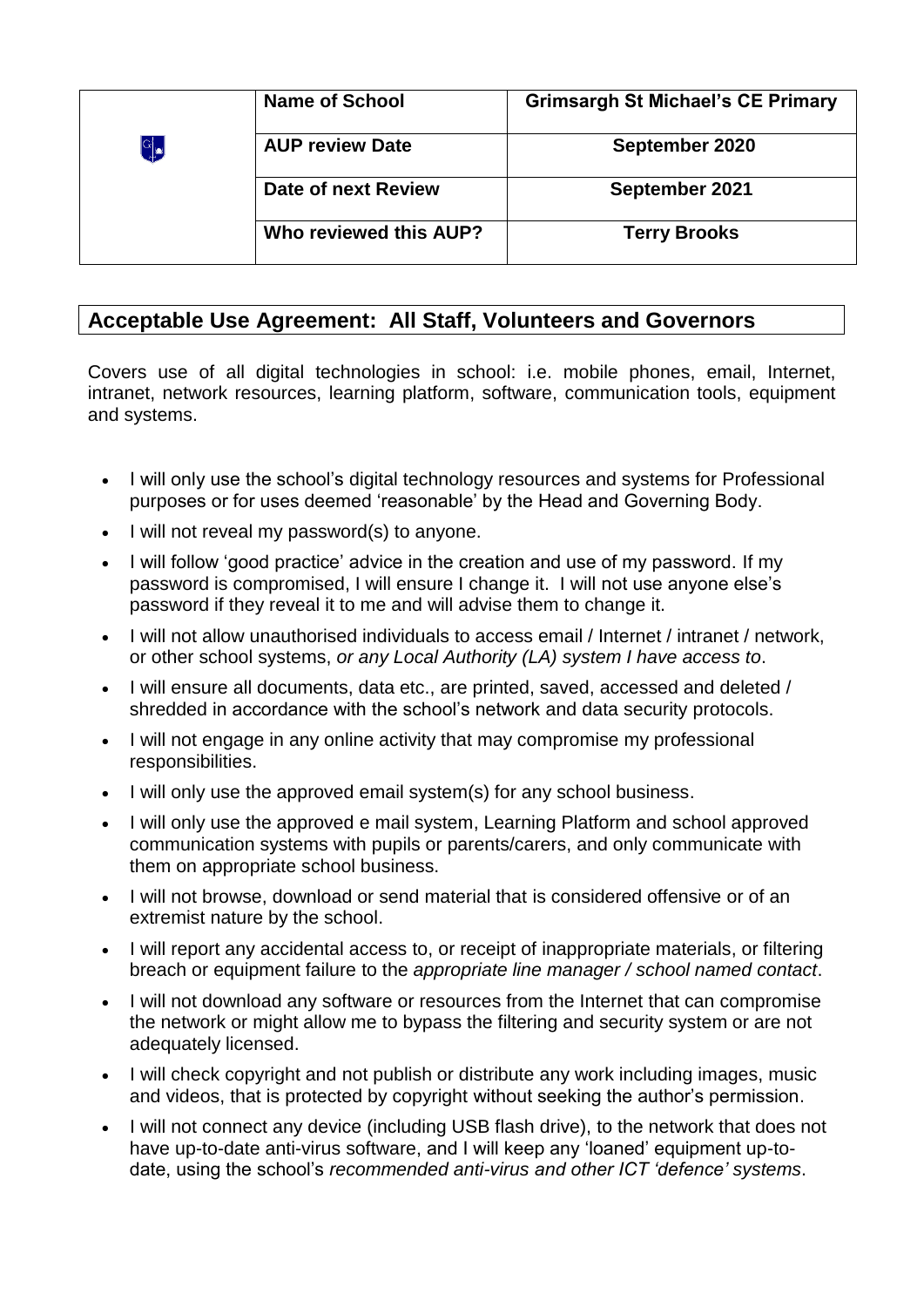- I will not use personal digital cameras or camera phones or digital devices for taking, editing and transferring images or videos of pupils or staff and will not store any such images or videos at home.
- I will follow the school's policy on use of mobile phones / devices at school.
- I will only use school approved equipment for any storage, editing or transfer of digital images / videos and ensure I only save photographs and videos of children and staff on the *appropriate system or staff-only drive within school*.
- I will use the school's Learning Platform in accordance with school protocols.
- I will ensure that any private social networking sites / blogs etc that I create or actively contribute to are not confused with my professional role.
- I will ensure, where used, I know how to use any social networking sites / tools securely, so as not to compromise my professional role.
- I agree and accept that any computer or laptop loaned to me by the school is provided to support my professional responsibilities.
- I will only access school resources remotely (such as from home) using the *school approved system* and follow e-security protocols to interact with them.
- I will ensure any confidential data that I wish to transport from one location to another is protected by encryption and that I follow school data security protocols when using any such data at any location.
- I understand that data protection policy requires that any information seen by me with regard to staff or pupil information, held within the school's information management system, will be kept private and confidential, EXCEPT when it is deemed necessary that I am required by law to disclose such information to an appropriate authority.
- I will alert the child protection officer / appropriate senior member of staff if I feel the behaviour of any child may be a cause for concern.
- I understand it is my duty to support a whole-school safeguarding approach and will report any behaviour of other staff or pupils, which I believe may be inappropriate or concerning in any way, to the Designated Safeguarding Lead.
- I understand that all Internet and network traffic / usage can be logged and this information can be made available to the Head or Safeguarding Lead on their request.
- I understand that Internet encrypted content (via the https protocol), may be scanned for security and/or safeguarding purposes.
- *I will only use any LA system I have access to in accordance with their policies.*
- *Staff that have a teaching role only:* I will embed the school's on-line safety / digital literacy / counter extremism curriculum into my teaching.

### Mobile phones

- Staff will store mobile phones in their lockers on silent during the school day.
- Mobile phones will not be used in areas where children are present.
- Staff needing to take an emergency personal call will seek consent from the HT/DHT to have their phone on their person.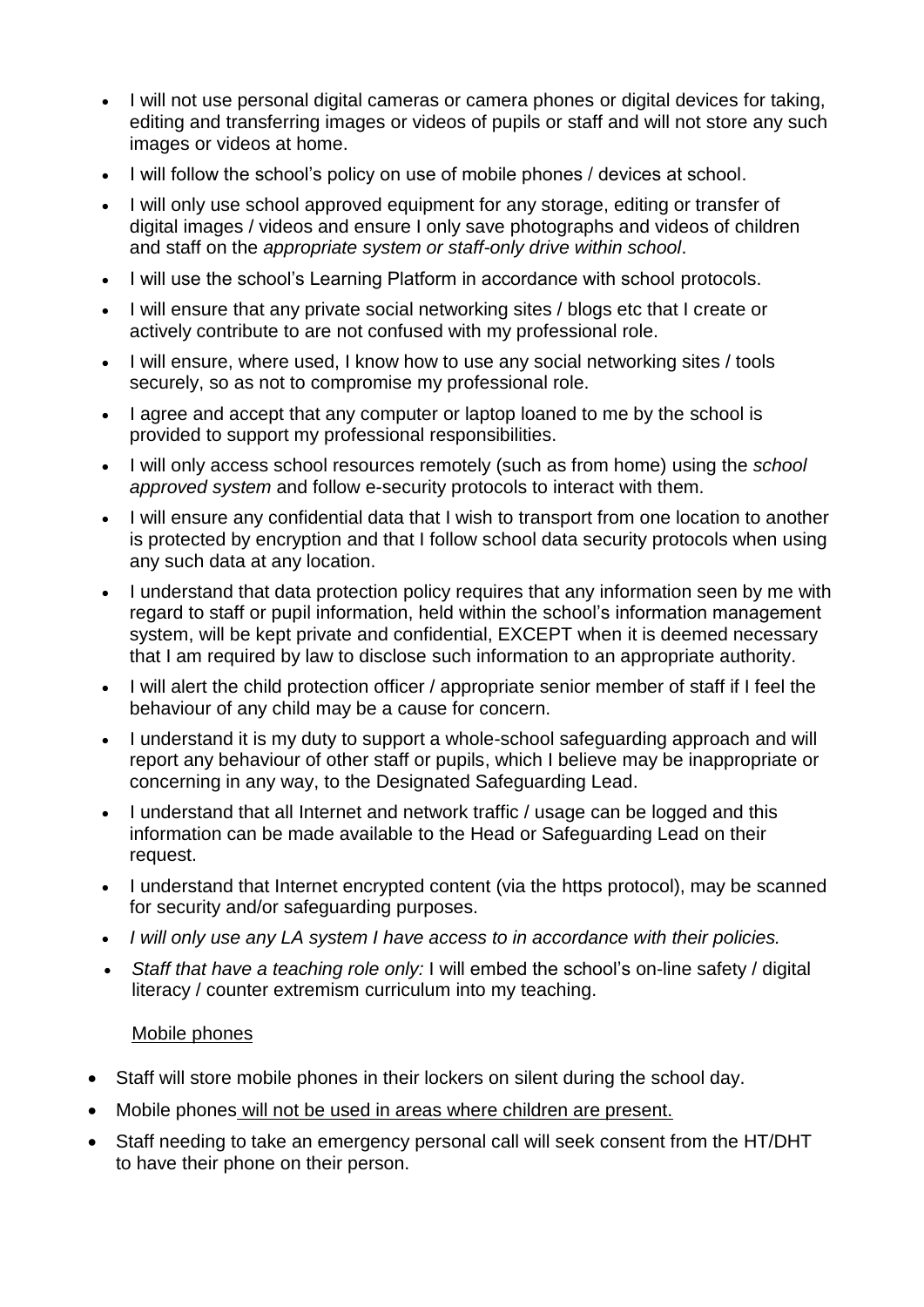- Mobile phones may be used in the following areas: staffroom, front office, old staffroom, PPA room, HT/DHT offices. Teachers may use their mobile phones in class when the children are not present for example at the end of the day.
- Children are encouraged not to bring to mobile phones to school.
- If children have a mobile phone on their person because they are for example walking home on their own they must bring their phone to the main office where it will be securely stored until the end of the day.